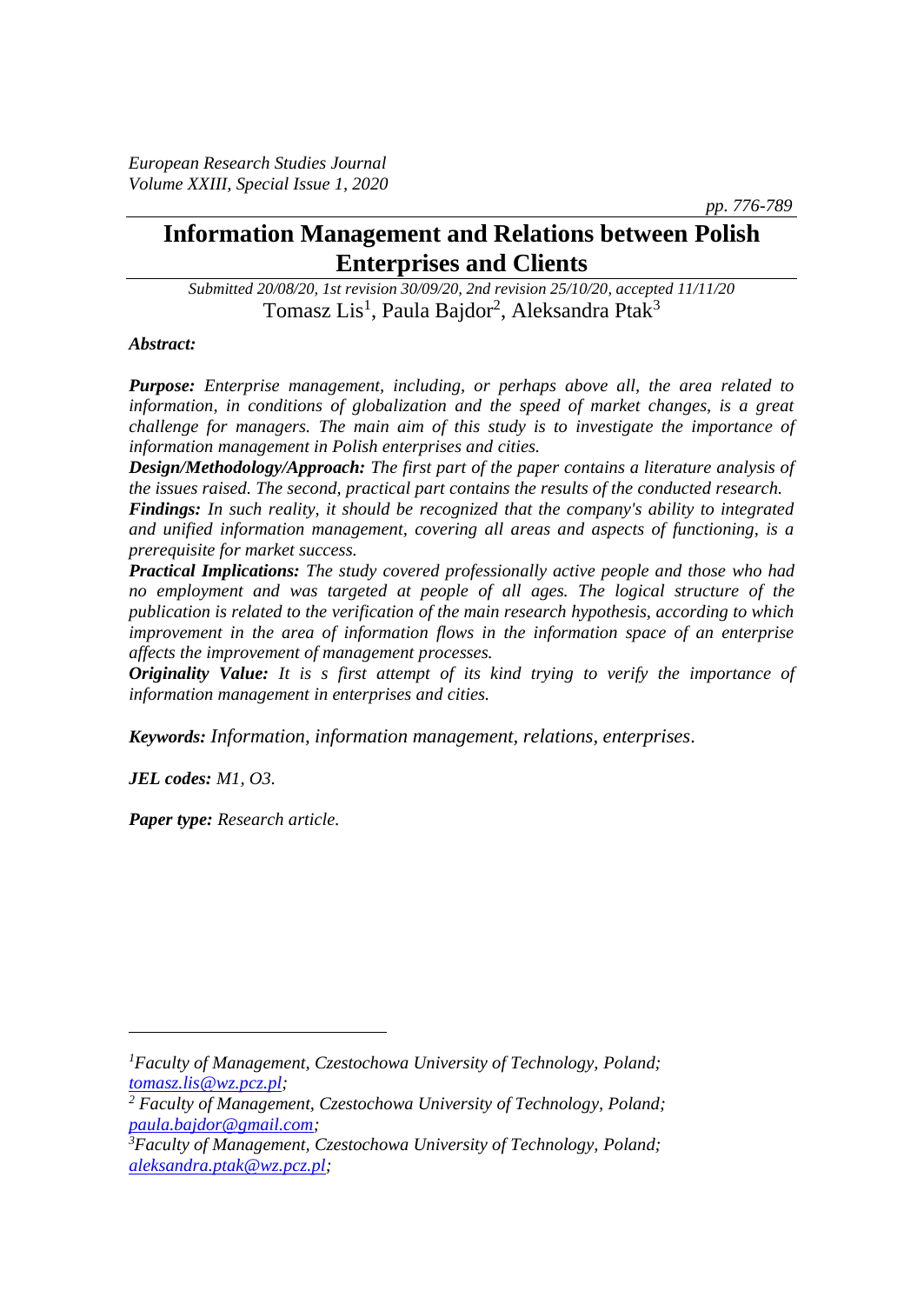# **1. Introduction**

Information management is one of the most important elements of the company's success in the context of globalization and market dynamics (Muneer, 2020). It covers all activities related to the acquisition, creation, processing, use and dissemination of information. One of the basic determinants of the effectiveness of information management is a comprehensive approach to all its areas and aspects of interest. This is due to the fact that information is the basic causative agent of all human actions and activities, as well as the fact that technological development, in particular ICT (Jelonek, 2018) led to the blurring of the limits of time and place of functioning in the virtual dimension, which results in freedom in accessing and sharing information (Guo *et al.,* 2020). Any information generated in the enterprise has an impact on this enterprise. It is the causative factor of actions: other employees, clients, competitors, units having a specific impact on the efficiency and position of the enterprise.

Technological factors affecting the dynamics of information dissemination mean that any information coming out of an enterprise causes effects whose range, and hence the impact, increases rapidly. They are therefore difficult to control. The worst possibility here is information generated and delivered to the environment, which is beyond the awareness of the organization. Another aspect affecting the need for a comprehensive approach to information management is the direct impact of its effectiveness on the company's effectiveness as a participant in the global and dynamic "market game". The speed of change, the need to seize opportunities and to avoid threats require efficiency. There is no time for delays or inability to identify and respond to signals. It is relaed to the need to organize an efficient information management system, so as to reduce the time (as much as possible) from identifying information to its practical use and introduction to the environment. The introduction applies both to information as a direct effect of the action and information as a factor accompanying activities in the physical dimension - e.g. new and / or modified elements of the offer.

The paper focuses both on this dimension of information management that occurs inside the organization and the interface between the enterprise and the client. Most importantly, actions in these areas should be undertaken comprehensively.

#### **2. Management Improvement and Information Management Efficiency**

As M. Trenkner rightly observes, "the need to be an effective, flexible, changeoriented organization and adapting to a rapidly changing environment are the main reasons for striving for excellence" (Trenkner, 2016). The quoted statement perfectly reflects the need, or rather the key role of information management in the enterprise management process, and in improving this management. Efficiency and flexibility oriented on quick adaptation to changes are in fact nothing other than the basic goals of information management (Todericiu, 2020).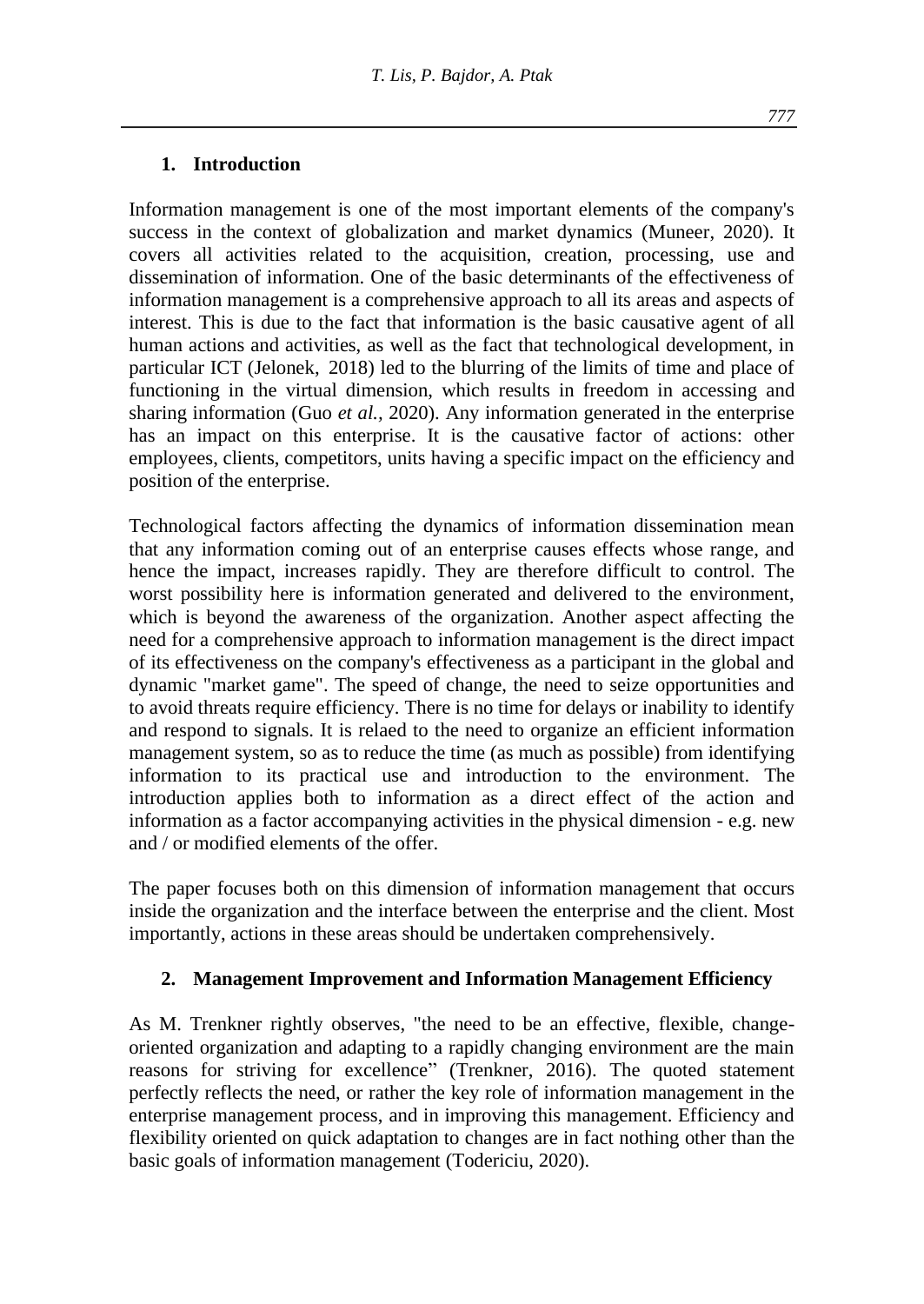Information management results from the need to provide adequate information resources to specific "participants" of the company. The goal is to carry out the tasks assigned to them in an optimal way. This applies to the unit, but mainly to the entire system. Information management tasks include storage, processing and sharing (Krztoń, 2017). Considering the reality in which modern organizations operate, it is necessary to carry out these tasks in the shortest possible way.

The process of improvement, including management improvement, is based on the Deming cycle. The dynamics of changes, uncertainty, globality - means that the organization not only wants to achieve success, but wishes simply to stay on the market, is forced to constantly improve in accordance with the assumptions of the cycle. The authors of this paper believe that the cited features of modern markets are primarily associated with the development of ICT, in particular the Internet. The world in which the most important factor is information, in which, regardless of the physical location of the physical unit, actions are taken (as a result of identification, acquisition and use of information) in real time, naturally "accelerates". No limitations of time and space in terms of the physical life of the individual (person, company) in the world of information causes the apparent acceleration of life in the physical world.

This is because every physical action: by the enterprise or its employees, is the result of information. It is also a source of information affecting the actions of others. These activities, in turn, affect the enterprise, which thus verifies the effectiveness of its own functioning. It introduces corrective actions for improvement. Thus, information management should also be considered in the context of continuous improvement of the enterprise.

One of the most important conditions for the effectiveness of modern enterprises is flexibility, openness, and innovation. Flexibility refers to the ability and willingness to make changes, openness - the ability and willingness to identify and obtain information and knowledge, innovation of the ability and willingness to adapt the offer to the clients' needs and to adapt the management and functioning methods to the requirements of the markets. It should be noted here that innovation is the result of flexibility and openness. This is particularly true in terms of information and is primarily associated with information management in the world of information, which can be defined as information space.

# **3. Information Management in Enterprise-Customer Relations**

Among the most important goals of modern enterprise management points to shaping and maintaining good relationships with the environment, including customers. This is due to the direct dependence of the competitive position on the clients' involvement in the exchange of goods and money, but also on their commitment to the exchange of information and knowledge. At the same time, sales-based activities can be described as final and related to the operational sphere.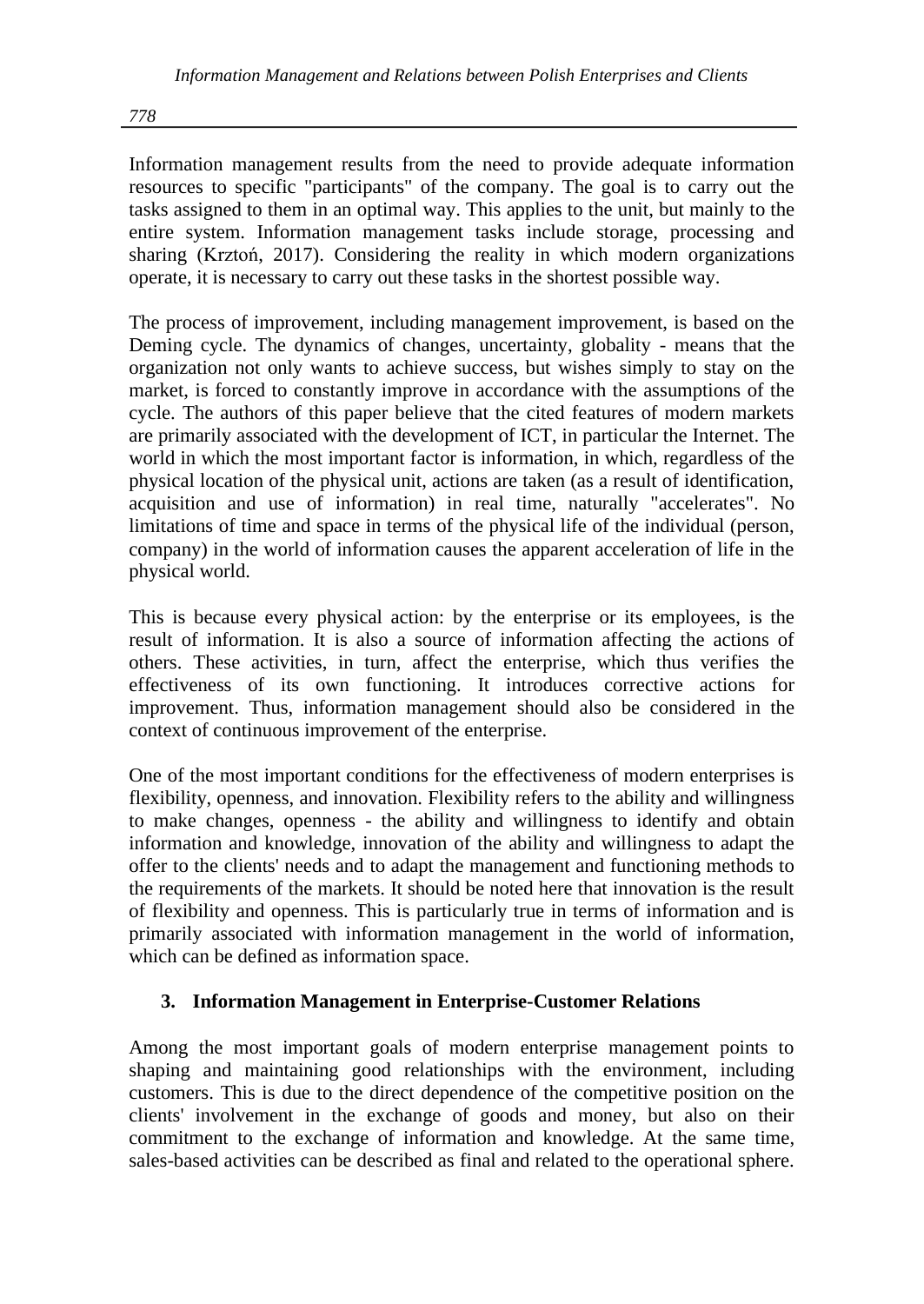The part that deals with the exchange of information and knowledge - strategic and occurring continuously<sup>4</sup>. Therefore, it should be stated that according to the authors, the key to staying on the market and improving the competitive position is the effectiveness of information management. This applies to the sphere of contacts with the environment and internal. At the same time, internal activity being a derivative of external information depends on external activity, including at the interface between the enterprise and the client (Lucia-Palacios *et al.,* 2020).

Each of the market participants is interested in satisfying his individual needs and expectations. Therefore, he conducts activities focused on obtaining specific values. When considering functioning within the information space, it should be emphasized that the clear division between suppliers and customers of values is blurring. Regarding information, each market participant is both a supplier and a customer. The location of the center of gravity on one of these functions is purely contractual and depends on the individual assessment of the entity (at the time of contact, relationship). The entity, which is the customer in the operational dimension, can be and most often is, at the same time the supplier in the strategic dimension (information). Each market participant is the customer interested in obtaining value and information. These two decide about his future behavior and actions taken. Voodall points to the diversity of operational and strategic benefits (Woodall, 2003).

Value is traditionally seen as the relationship between costs and the benefits achieved, the costs that are expressed in price (Iwińska-Knop, 2015). According to the authors, however, the immaterial dimension of the values obtained is of much greater importance. It can be considered in terms of information features (timeliness, verifiability) (Razvan, 2020), which are associated with a general feature - usability.

The customer for whom, in fact, the most important value is information can cooperate with the supplier. This cooperation is based on the exchange of information and knowledge. The key is willingness, ability, and openness to such exchange. Here, the feature of flexibility of the organization, but also as the employees that make up its structure, acquires special significance. An example of such relationships are prosumers for whom the received value is, among others, their own contentment, satisfaction, knowledge, and information (Törhönen *et al.,* 2019). The area of intangible benefits seems to be currently underestimated in business operations. The customer who is truly satisfied with relationships, is treated honestly, and his material and information needs are met, is willing to cooperate. He has and is interested in providing something much more valuable than financial means, i.e. information and knowledge. Thanks to them, the company

*<sup>4</sup>Although, according to the authors, it is currently treated occasionally as an accompanying sale.*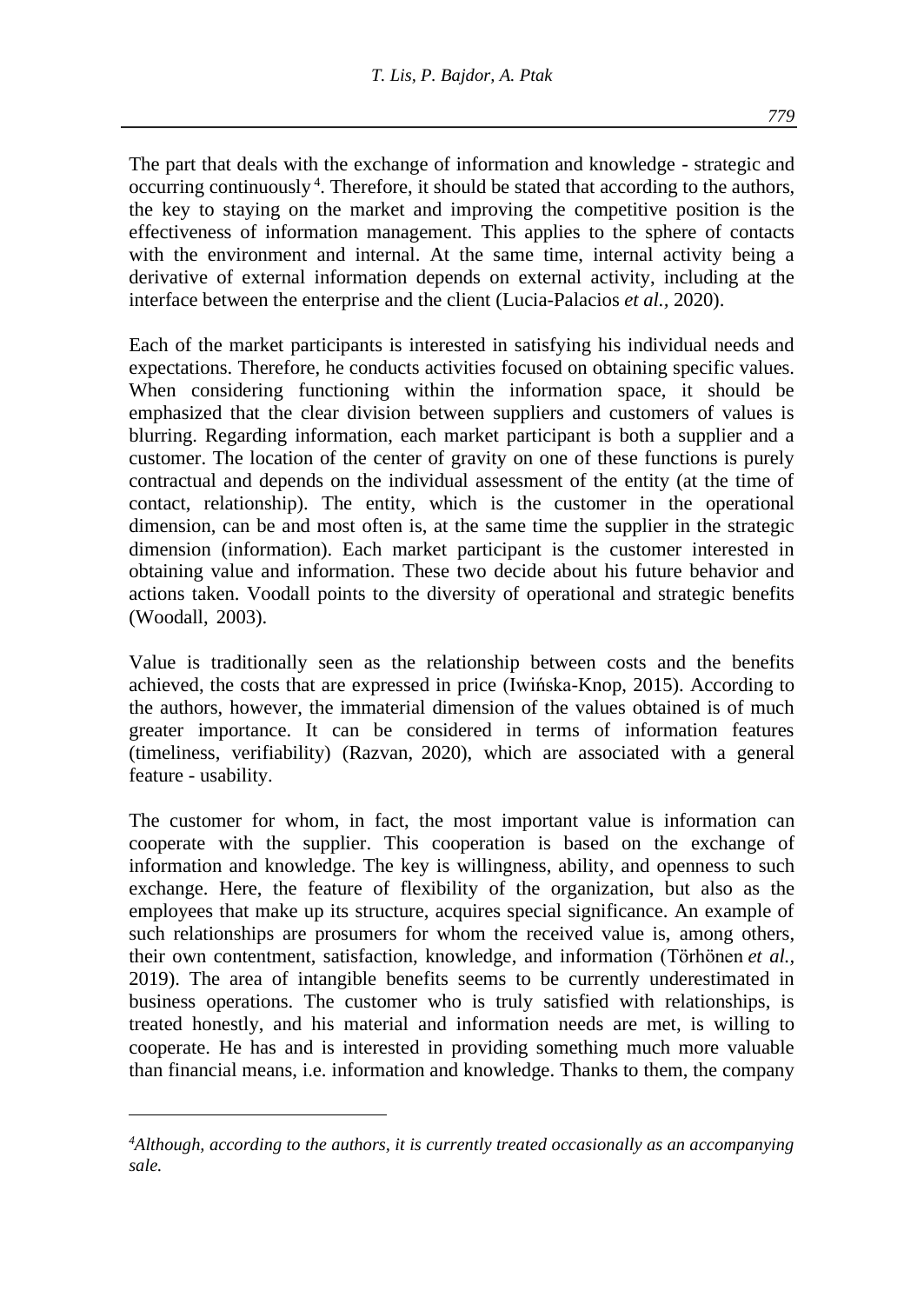can improve its offer and way of functioning. From effectiveness and commitment to information management depends on the effectiveness of the organization on the market. Efficiency is understood as the ability to constantly adapt to market changes, which is the result of continuous improvement, which in turn is the result of: flexibility, openness, and innovation. The information dimension is particularly important as the primary dimension for the physical dimension.

The literature studies made it possible to formulate the following research question: Do information flows in the company's information space influence the improvement of management processes? Thus, the main hypothesis assumes that the processes of information exchange in the client-company relationship affect the management processes in the company. The verification of the main research hypothesis will be based on the verification of two specific hypotheses:

*H1: The company's clients are willing to cooperate with the company only in the aspect of exchange of knowledge and information. H2: There are significant dependencies between individual activities in the area of information management in the company.* 

The verification of accepted hypotheses was carried out using statistical dependence analysis using the frequency analysis and Pearson correlation coefficient.

# **4. Research Methodology**

*Study sample:*

Based on a critical analysis of the available literature and own research, the concept of a study was developed to examine the relationship between enterprise activities and effects in the context of information management in the information space. The prepared study took the form of a questionnaire consisting of a research part and a metric. The survey questionnaire consisted of research questions and metric questions.

The first stage of the study was to conduct a pilot study among the participants in the study to identify any inaccuracies that could hinder the understanding of the questions contained by the respondents and clarify any ambiguities. The next step was to conduct a main study addressed to 360 people. Due to the use of the representative method in the study, efforts were made to minimize the sample size while maintaining the required accuracy and certainty of inference. The classic sampling scheme in the form of a formula was used to calculate the approximate size of the selected sample:

|  | $u_{\alpha}^2 p(1-p)N$ | $(1,64)^2 * 0,6 * 0,6 * 37800000$                                                                          |  |  |  |  |
|--|------------------------|------------------------------------------------------------------------------------------------------------|--|--|--|--|
|  |                        | $u - \frac{1}{u_{\alpha}^2 p(1-p) + (N-1)d^2} = \frac{1}{(1.64)^2 + 0.6 * 0.6 + 37800000 * (0.5)^2} = 354$ |  |  |  |  |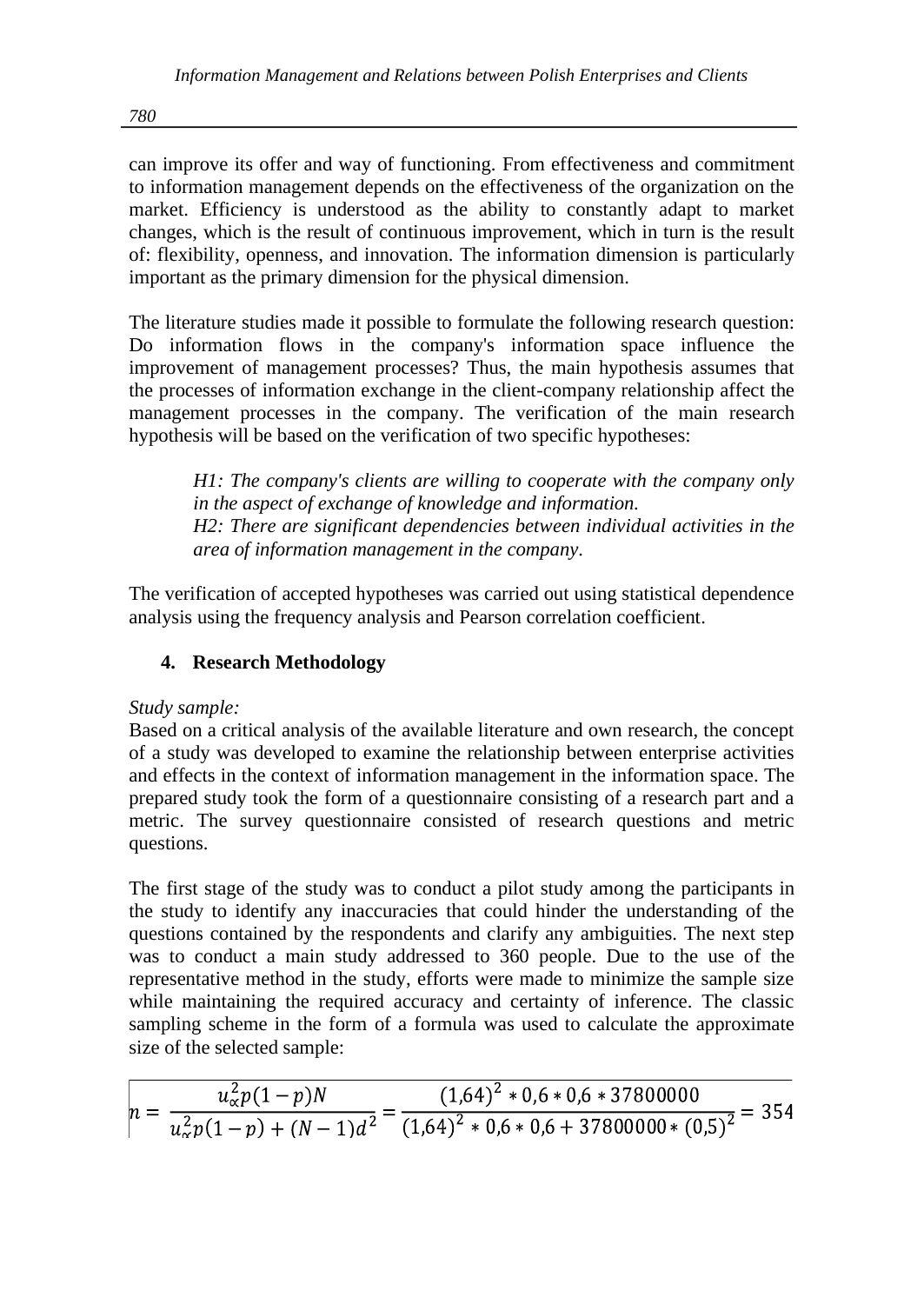where:

 $\alpha$  = level of significance (0,1-0,01),

 $u^2$ <sub>α</sub> = the value acquired from the table of normal distribution for the adopted level of significance,

 $p$  – the structure index,

d – accepted level of the highest error

As is evident from the calculations, the minimum sample size, with the adopted confidence level 1-2 = 0.90, and the accepted level of highest error  $d = 6\%$ , should be 354 questionnaires. Due to the fact that the study involved 360 questionnaires, it can be assumed that this condition has been met. In total, 357 survey questionnaires have been returned and all of them have been classified for further analysis.

### *Data collection:*

In the main study the PAPI method (Paper and Pencil Interviewing) was used, which is the most common method for quantitative techniques. The survey took the form of an interview with a respondent who answered individual questions in the questionnaire and his responses were noted by the interviewer. This type of research is the most effective because of the obligation to provide reliable answers. The obtained data was transferred to an Excel spreadsheet, and then, using the Statistica 13 software, were further analyzed. However, before starting the analysis of the obtained test results, an analysis of the reliability of the measuring scale was carried out using the Alpha Cronbach statistics, which is most often used to measure the internal consistency or reliability of a psychometric tool. Alpha Cronbach's statistics are based on the correlation coefficients of all questionnaire questions with the overall score on this scale (Statistica 13). Alpha Cronbach's statistics calculated for all questions was 0.65, which means adequate coherence or reliability of the scale.

# **5. Data Analysis**

# *Descriptive analysis:*

As mentioned earlier, a total of 357 questionnaires were qualified for further research and analysis. Descriptive statistical results (Table 1) showed that in the structure of the respondents, more than  $\frac{3}{4}$  of them was younger than 25 years (77%). Next, there were respondents between 26 and 40 years (19%), and the smallest group were people between 41 and 50 years (3%).

|                | Frequency | %   | Cumulative percent |  |  |  |  |
|----------------|-----------|-----|--------------------|--|--|--|--|
| Age            |           |     |                    |  |  |  |  |
| Up to 25 years | 276       | 77% | 77%                |  |  |  |  |
| $26-40$ years  | 69        | 19% | 97%                |  |  |  |  |
| $41-50$ years  |           | 3%  | 100%               |  |  |  |  |
| Employment     |           |     |                    |  |  |  |  |
| Working        | 144       | 41% | 40%                |  |  |  |  |

*Table 1. Descriptive analysis results*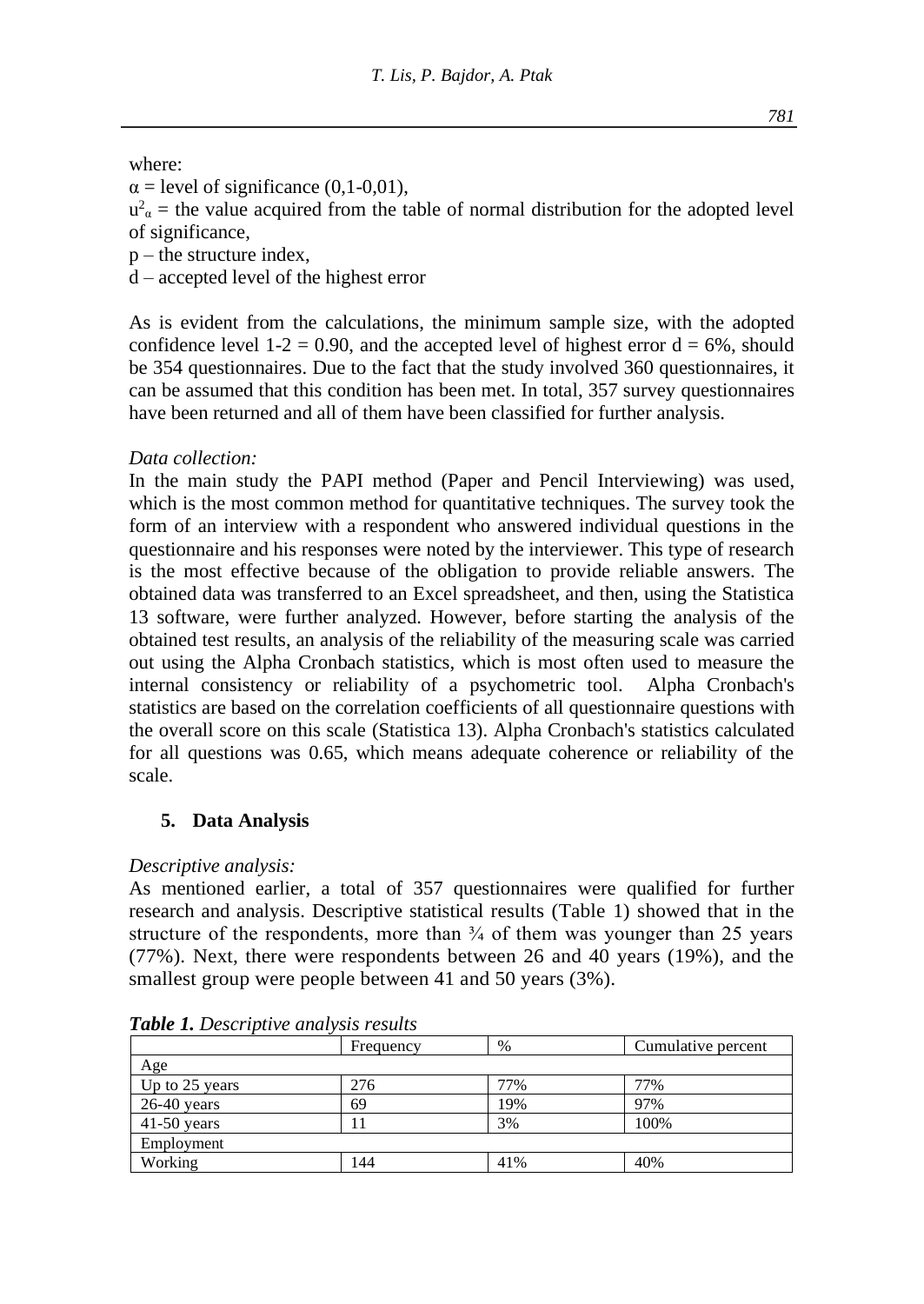| Not working             | 212 | 59% | 100% |  |  |  |  |
|-------------------------|-----|-----|------|--|--|--|--|
| Nature of employment *  |     |     |      |  |  |  |  |
| Owner/Co-owner          | 11  | 8%  | 8%   |  |  |  |  |
| Employee                | 133 | 92% | 100% |  |  |  |  |
| Employment Area *       |     |     |      |  |  |  |  |
| Production              | 38  | 26% | 26%  |  |  |  |  |
| Procurement             | 2   | 1%  | 28%  |  |  |  |  |
| Distrubution/Sale       | 15  | 10% | 38%  |  |  |  |  |
| Warehouse               | 9   | 6%  | 44%  |  |  |  |  |
| <b>Transport</b>        | 4   | 3%  | 47%  |  |  |  |  |
| <b>Customer Service</b> | 51  | 35% | 83%  |  |  |  |  |
| Other                   | 25  | 17% | 100% |  |  |  |  |

*Note: \* applies only to employed persons Source: Own study.*

More than half of the respondents are not working (59%), and among the remaining respondents who showed professional activity, the majority described themselves as employees (92%) and only 8% described themselves as the owner or co-owner of the company. The largest percentage of employees work in customer service (35%), production came second (26%) and employment areas third (17%), however, without indicating exact areas. The remaining respondents indicated areas such as distribution / sales (10%), warehouse (6%), transport (3%) and procurement (1%).

# **6. Research Results**

In order to verify the first research hypothesis, frequency analyzes were conducted regarding the distribution of responses to the following issues:

- willingness to cooperate with the company only to exchange information and knowledge,
- willingness to provide information by customers affecting the creation of new products or improving the quality and functional features of existing products, improving management processes in the company,
- identifying the impact of information obtained from the client on improving the quality of service, improving management processes and improving the company's offer,
- the importance of tasks carried out in the company in relation to the clientcompany relationship and the impact of information disseminated by the company on the possibility of establishing cooperation with clients.

Based on the frequency analysis carried out, it can be stated that more than half of the respondents (51.69%) are willing to establish cooperation with the company only in the form of exchange of information and knowledge, also more than half of the respondents (56.33%) willingly provide information to the company that can be used in to create new products or to improve the quality or functional features of existing products.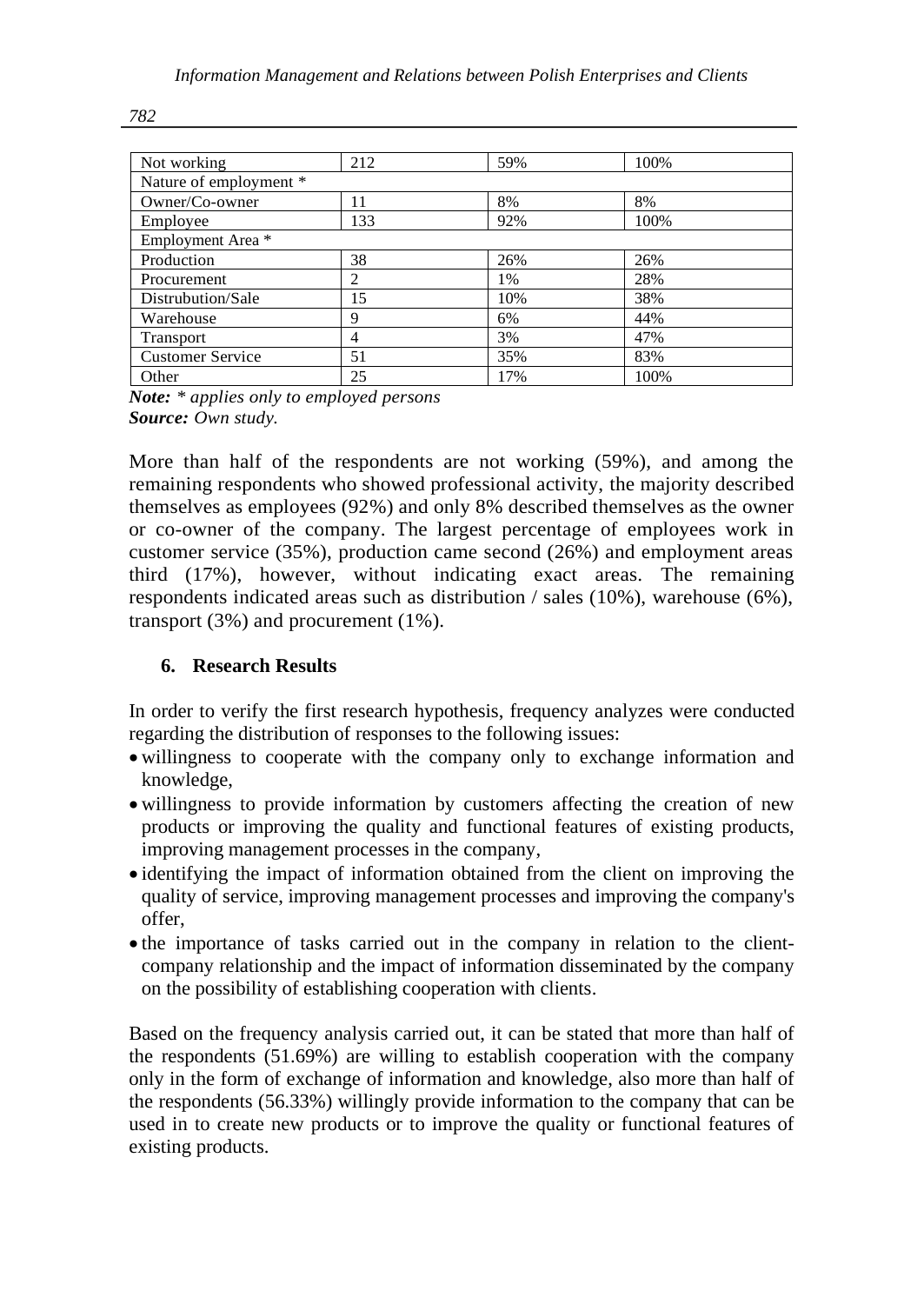|                                                      |        |         | The importance of fulfilled obligations in relation to the company-client relationship                        |  |  |  |
|------------------------------------------------------|--------|---------|---------------------------------------------------------------------------------------------------------------|--|--|--|
|                                                      | Number | Percent | Cumulative percent                                                                                            |  |  |  |
| Yes                                                  | 118    | 81,94   | 81,94                                                                                                         |  |  |  |
| No                                                   | 12     | 8,33    | 90,27                                                                                                         |  |  |  |
| Do not know                                          | 14     | 9.72    | 100                                                                                                           |  |  |  |
|                                                      |        |         | The impact of information from the customer on improving the company's offer                                  |  |  |  |
|                                                      | Number | Percent | Cumulative percent                                                                                            |  |  |  |
| Yes                                                  | 324    | 68,35   | 68,35                                                                                                         |  |  |  |
| No                                                   | 13     | 2,74    | 71,09                                                                                                         |  |  |  |
| Do not know                                          | 20     | 4,21    | 75,31                                                                                                         |  |  |  |
|                                                      |        |         | The impact of customer information on improving management in the company                                     |  |  |  |
|                                                      | Number | Percent | Cumulative percent                                                                                            |  |  |  |
| Yes                                                  | 272    | 57,38   | 57,38                                                                                                         |  |  |  |
| No                                                   | 37     | 7.80    | 65,18                                                                                                         |  |  |  |
| Do not know                                          | 38     | 8.01    | 73,20                                                                                                         |  |  |  |
|                                                      |        |         | The impact of information from the customer on improving the quality of service                               |  |  |  |
|                                                      | Number | Percent | Cumulative percent                                                                                            |  |  |  |
| Yes                                                  | 317    | 66,87   | 66.87                                                                                                         |  |  |  |
| No                                                   | 17     | 3,58    | 70,46                                                                                                         |  |  |  |
| Do not know                                          | 22     | 4,64    | 75,10                                                                                                         |  |  |  |
|                                                      |        |         | Possibility of cooperation with the client in the form of exchange of information and knowledge               |  |  |  |
|                                                      | Number | Percent | Cumulative percent                                                                                            |  |  |  |
| Yes                                                  | 245    | 51,68   | 51,68                                                                                                         |  |  |  |
| No                                                   | 20     | 4,21    | 55,90                                                                                                         |  |  |  |
| Do not know                                          | 92     | 19,40   | 75,31                                                                                                         |  |  |  |
| and motivates to cooperate                           |        |         | Active provision of information about the company to the environment influences customer purchasing decisions |  |  |  |
|                                                      | Number | Percent | Cumulative percent                                                                                            |  |  |  |
| Yes                                                  | 307    | 64,76   | 64,76                                                                                                         |  |  |  |
| No                                                   | 18     | 3,79    | 68,56                                                                                                         |  |  |  |
| Do not know                                          | 32     | 6,75    | 75,31                                                                                                         |  |  |  |
|                                                      |        |         | Willingness to provide information by the customer regarding the creation of new products, improvement of the |  |  |  |
| quality and functional features of existing products |        |         |                                                                                                               |  |  |  |
|                                                      | Number | Percent | Cumulative percent                                                                                            |  |  |  |
| Yes                                                  | 267    | 56,32   | 56,32                                                                                                         |  |  |  |
| No                                                   | 35     | 7,38    | 63,71                                                                                                         |  |  |  |
| Do not know                                          | 55     | 11,60   | 75.31                                                                                                         |  |  |  |
|                                                      |        |         | Willingness to provide information by the customer regarding the improvement of customer service processes    |  |  |  |
|                                                      | Number | Percent | Cumulative percent                                                                                            |  |  |  |
| Yes                                                  | 262    | 55,27   | 55,27                                                                                                         |  |  |  |
| No                                                   | 35     | 7,38    | 62,65                                                                                                         |  |  |  |
| Do not know                                          | 60     | 12,65   | 75,31                                                                                                         |  |  |  |
|                                                      |        |         | Willingness to provide information by the client regarding the improvement of management processes            |  |  |  |
|                                                      | Number | Percent | Cumulative percent                                                                                            |  |  |  |
| Yes                                                  | 221    | 46,62   | 46,62                                                                                                         |  |  |  |
| No                                                   | 52     | 10,97   | 57,59                                                                                                         |  |  |  |
| Do not know                                          | 84     | 17,72   | 75,31                                                                                                         |  |  |  |

*Table 2. The results of the frequency analysis in relation to the issues examined*

*Source: Own study.*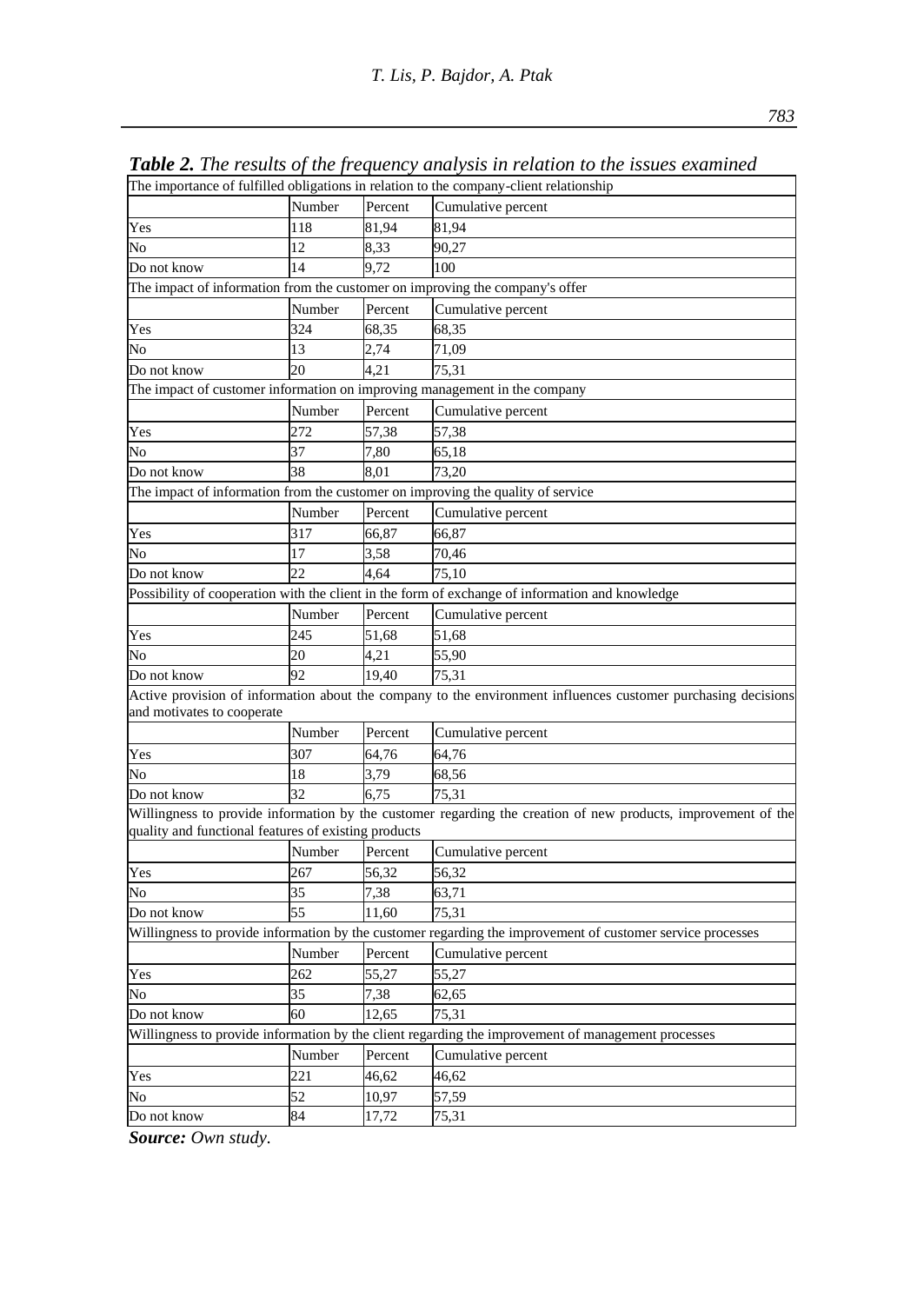



*Source: Own study.*

The distribution of answers to specific issues also indicates the belief of customers that sharing information and knowledge with the company will improve the quality of service (66.88%), improve management processes (57.38%) or improve the company's offers (68.35%). In addition, more than half (55.27%) of respondents also want to share information that relates to improving the quality of customer service processes.

However, while more than half of the respondents are convinced that sharing information and knowledge with the company will improve management processes, the desire to share information and knowledge just for this purpose was indicated by slightly less than half (46.62%) of the respondents. The last issue regarding the significance of the obligations carried out in relation to the company-customer relationship concerned only employees (144 people), and among them the overwhelming majority (81.94%) indicated that in their companies great importance is attached to the obligations they perform in relation to company-customer relationship. It was also examined what causes the client to establish cooperation with the company consisting in providing information and knowledge. Here, the highest indication was for the company to provide information to the environment (64.77%).

However, among the motivating factors themselves, the largest percentage (28.48%) of the respondents indicated that such a motivating factor are rebates for purchases offered by the company, for some (21.09%) of the respondents the monetary equivalent is equally important. However, 1/5 of respondents (20.25%) indicated that such a motivating factor for cooperation is satisfaction that opinions, knowledge and willingness to engage the respondent are appreciated by the company and lead, among others to create new products, improve the quality and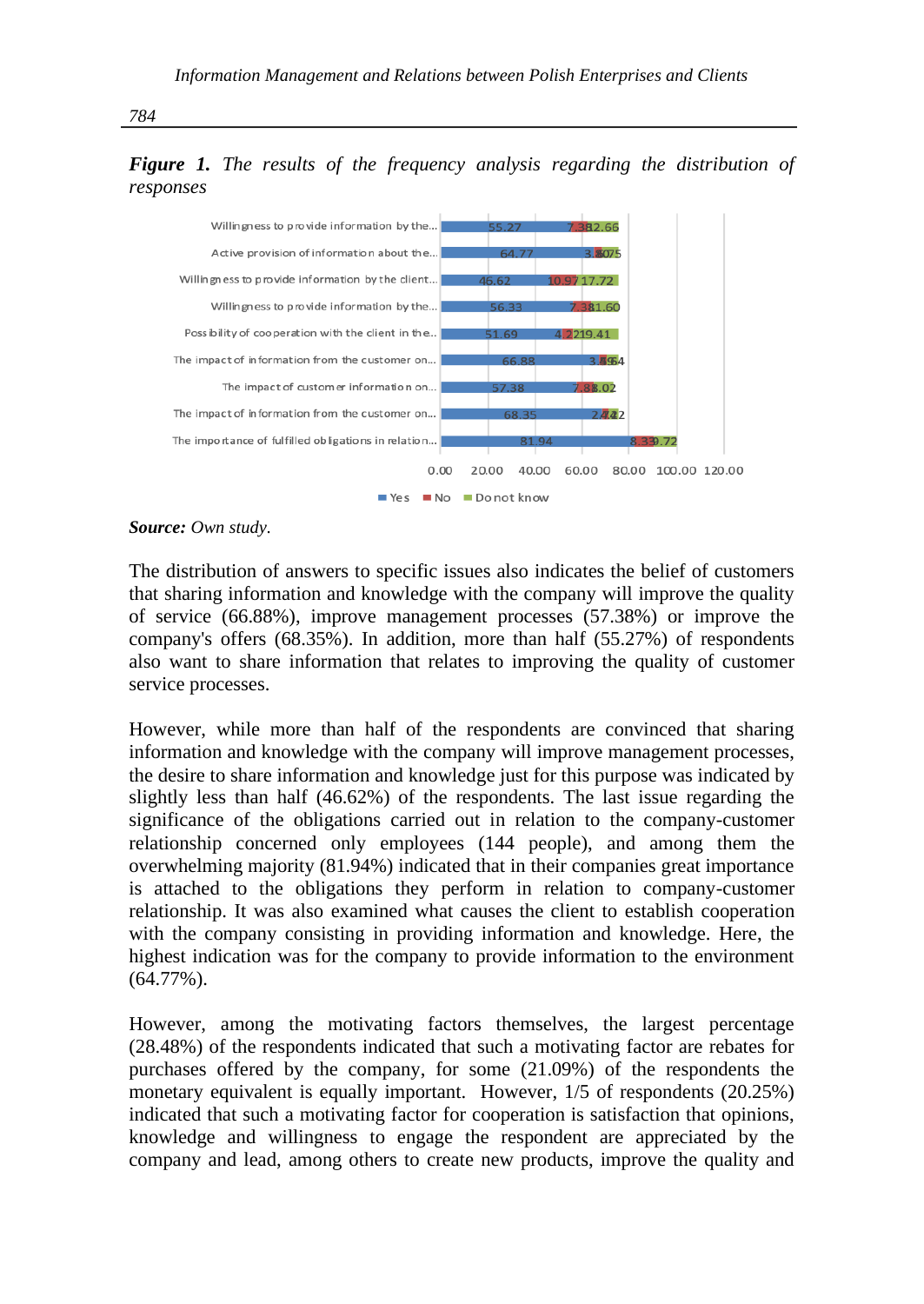functional features of products already available, improve the service process or improve the management process. Therefore, the results presented confirm the first detailed hypothesis assuming that clients show willingness to cooperate with the company only in the aspect of exchange of information and knowledge, and show a strong belief that this kind of cooperation affects the areas of company management.

In order to verify the second detailed hypothesis, assuming the existence of significant relationships between individual activities in the area of information management in the company, the statistical analysis of the significance of the Pearson correlation coefficient was carried out. In the first step of the analysis, each issue was assigned (Table 3).

| <b>able 5.</b> Symbols assigned to specific issues                                                                                                                                                                                                                                                                                                                                                                                                                                  |                |
|-------------------------------------------------------------------------------------------------------------------------------------------------------------------------------------------------------------------------------------------------------------------------------------------------------------------------------------------------------------------------------------------------------------------------------------------------------------------------------------|----------------|
| Issue                                                                                                                                                                                                                                                                                                                                                                                                                                                                               | Symbol         |
| Does the company indicate the importance of performed duties in relation to the<br>company-client relationship in relation to the occupied position?                                                                                                                                                                                                                                                                                                                                | P1             |
| Can the information provided by the client and cooperation with him have an impact on<br>the improvement of the offer (introduction of new products, improvement of the quality<br>and functional features of existing ones)?                                                                                                                                                                                                                                                       | P <sub>2</sub> |
| Can the information provided by the client contribute to improving management in the<br>company?                                                                                                                                                                                                                                                                                                                                                                                    | P <sub>3</sub> |
| Can the information provided by the customer contribute to improving the quality of<br>service processes?                                                                                                                                                                                                                                                                                                                                                                           | P <sub>4</sub> |
| Is it possible for the company to cooperate with its external environment (people,<br>business organizations, research units, etc.), including customers, which is not related to<br>sales but only exchange of information and knowledge?                                                                                                                                                                                                                                          | P <sub>5</sub> |
| Is active provision of information (about the company, the offer, its superiority over the<br>competition, the advantages of cooperation, the ability to participate in creating new<br>products and modifying already available, etc.), to the environment of the enterprise via<br>the Internet (social networking sites, discussion groups, forums, etc.), press, television,<br>radio, influences customer purchasing decisions and motivates to cooperate with the<br>company? | P6             |
| Would you be interested in providing the company information helpful in creating new<br>products, or improving the quality and functional features of existing ones?                                                                                                                                                                                                                                                                                                                | P7             |
| Would you be interested in providing information to the company resulting in improved<br>quality of customer service processes?                                                                                                                                                                                                                                                                                                                                                     | P8             |

Would you be interested in providing the company information enabling it to improve its

What would be the motivating factor for you to cooperate with the company by providing its information, the use of which would allow you to: develop new products, improve existing ones, improve the customer service process, improve the management process (cooperation is not an obligation, it results from good will and is not troublesome)?

*Table 3. Symbols assigned to specific issues*

*Source: Own study.* 

management proces?

Then, in order to present some significant relationships between individual activities, the relationship analysis was performed (Table 4).

P9

P<sub>10</sub>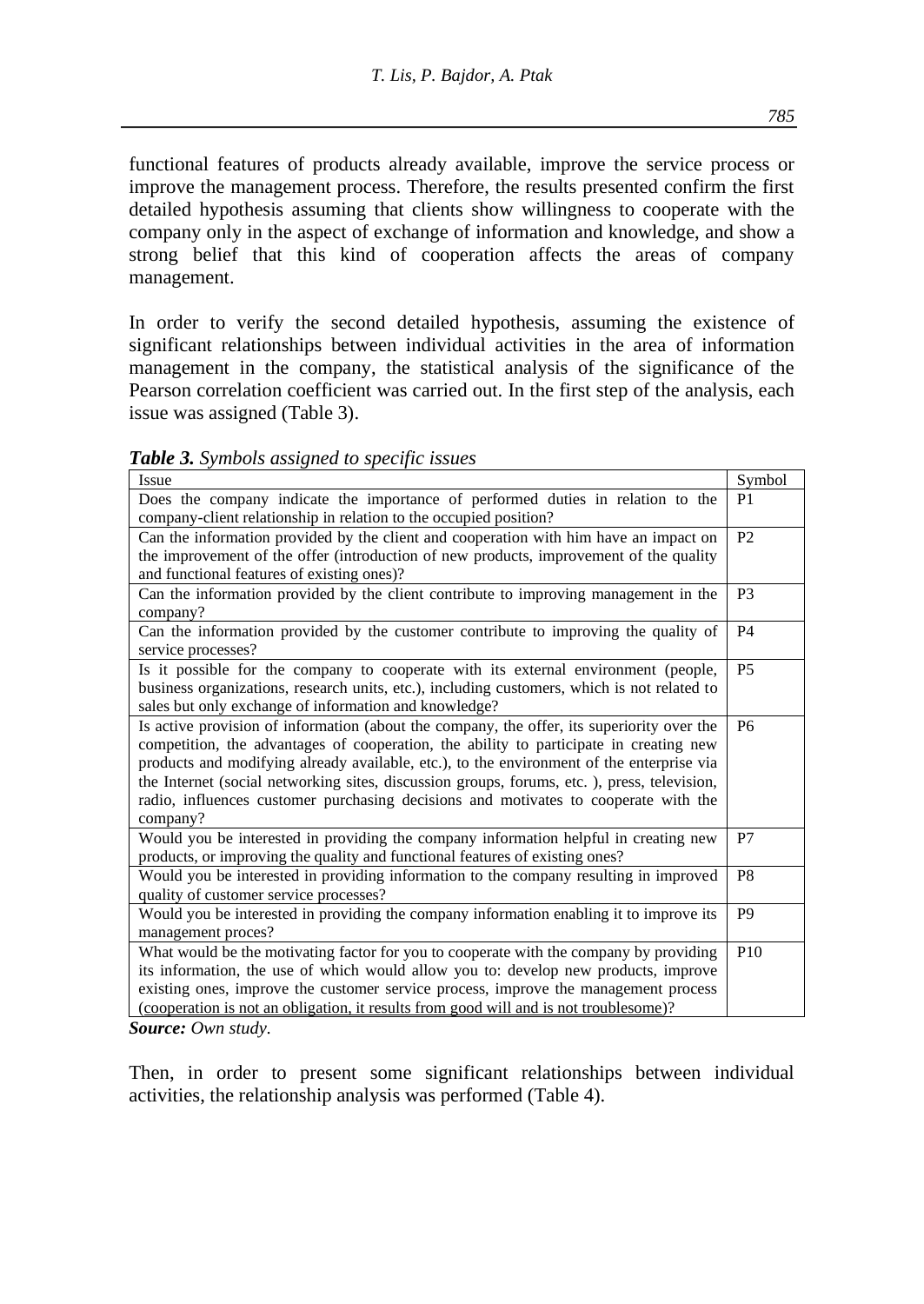| Variables <sup>P1</sup> |                   | P2                 | P3                  | P4                                                                   | P5               | P6              | P7         | P8                            | P <sub>9</sub> | P10        |
|-------------------------|-------------------|--------------------|---------------------|----------------------------------------------------------------------|------------------|-----------------|------------|-------------------------------|----------------|------------|
| IP1                     |                   | $-0.09857$         | 0,04802             | 0,28616                                                              | 0.34953          | 0.12067         | 0,143499   | $-0,00300$ <sub>0.11511</sub> |                | 0,083613   |
| P2                      | $-0.09857$        |                    | 0,40369             | 0,15677                                                              | 0,04187          | 0.19645         | $-0,00843$ | 0,08278                       | 0.10067        | 0,00819    |
| P3                      | 0,04802           | 0,40369            |                     | 0,48330                                                              | 0,24221          | 0.23778         | $-0,00560$ | 0.29878                       | 0.20135        | 0.04321    |
| P4                      | 0,28616           | 0,15677            | 0,48330             |                                                                      | 0.36673          | 0.23754         | 0,18515    | 0,30873                       | 0,28154        | $-0.01706$ |
| P <sub>5</sub>          | 0,34953           | 0.04187            | 0,24221             | 0,36673                                                              |                  | 0,08538 0,33007 |            | 0.25097                       | 0.26170        | 0,02685    |
| P <sub>6</sub>          | -0,0078620,09346  |                    | $-0.06123$          | 0.05959                                                              | 0.21779          |                 | 0,20642    | 0.11254                       | 0,20372        | 0,01195    |
| P <sub>7</sub>          |                   | 0,143499 -0,008436 | $-0.00560600185153$ |                                                                      | 0,330074-0.09999 |                 |            | 0.50095                       | 0,22480        | $-0,00794$ |
| P8                      | -0,0030090,082788 |                    |                     | 0,298788 0,308733 0,2509710,12856 0,500953                           |                  |                 |            |                               | 0.44339        | 0,10561    |
| IP <sub>9</sub>         | 0,115117 0,100677 |                    |                     | 0,201352 0,281549 0,2617030,07733 0,224800 0,443397 1,000000 0,05495 |                  |                 |            |                               |                |            |
| P <sub>10</sub>         | 0,083613 0,008199 |                    |                     | 0.043218 -0.0170660.0268580.01266 -0.0079470.1056160.054958          |                  |                 |            |                               |                |            |

*Table 4. A correlation matrix for selected issues*

*Source: Own study.*

Obtained results made it possible to observe significant statistical correlations between the studied issues:

- in the company in which performed duties in relation to the company-customer relationship are of great importance, it is significantly more often believed that the information provided by the customer may contribute to improving the quality of service processes  $(r=0.28; p<0.05)$  and significantly more often it is believed that cooperation with clients is possible, which is not related to sales, but only exchange of information and knowledge ( $r=0,34$ ;  $p<0,05$ );
- there is a significant relationship between the impact of customer information provided on the improvement of the offer and the improvement of management in the company  $(r=0.40; p<0.05)$ , as well as the active dissemination of information by the company to the environment  $(r=0,19; p<0,05);$
- there is a significant relationship between the client providing information contributing to management improvement in the company and the impact of this information on improving the offer  $(r=0,40; p<0,05)$ , in addition, information to improve the quality of processes ( $r=0.48$ ;  $p<0.05$ ), the possibility of establishing cooperation based solely on the exchange of information and knowledge (r=0,24;  $p<0,05$ , active provision of information to the environment by the company  $(r=0.23; p<0.05)$ , the level of customer interest in providing information contributing to the creation of new products, or improving the qualitative and functional features of existing ones  $(0,29; p<0,0)$  and improving the quality of customer service processes ( $r= 0.20$ ;  $p<0.05$ );
- respondents who indicated the possibility of establishing cooperation with the company only in the aspect of exchange of information and knowledge, significantly more often indicated that the information provided by the client may contribute to improving management in the company  $(r=0.24; p<0.05)$ ; improving the quality of service processes  $(r=0.36; p<0.05)$ ; active provision of information to the company's environment motivates to cooperate with the company  $(r=0,21;$ p<0,05); they would also be significantly more often interested in providing the company information helpful in creating new products, or improving the quality and functional features of existing ones  $(r=0.33; p<0.05)$ ; providing information to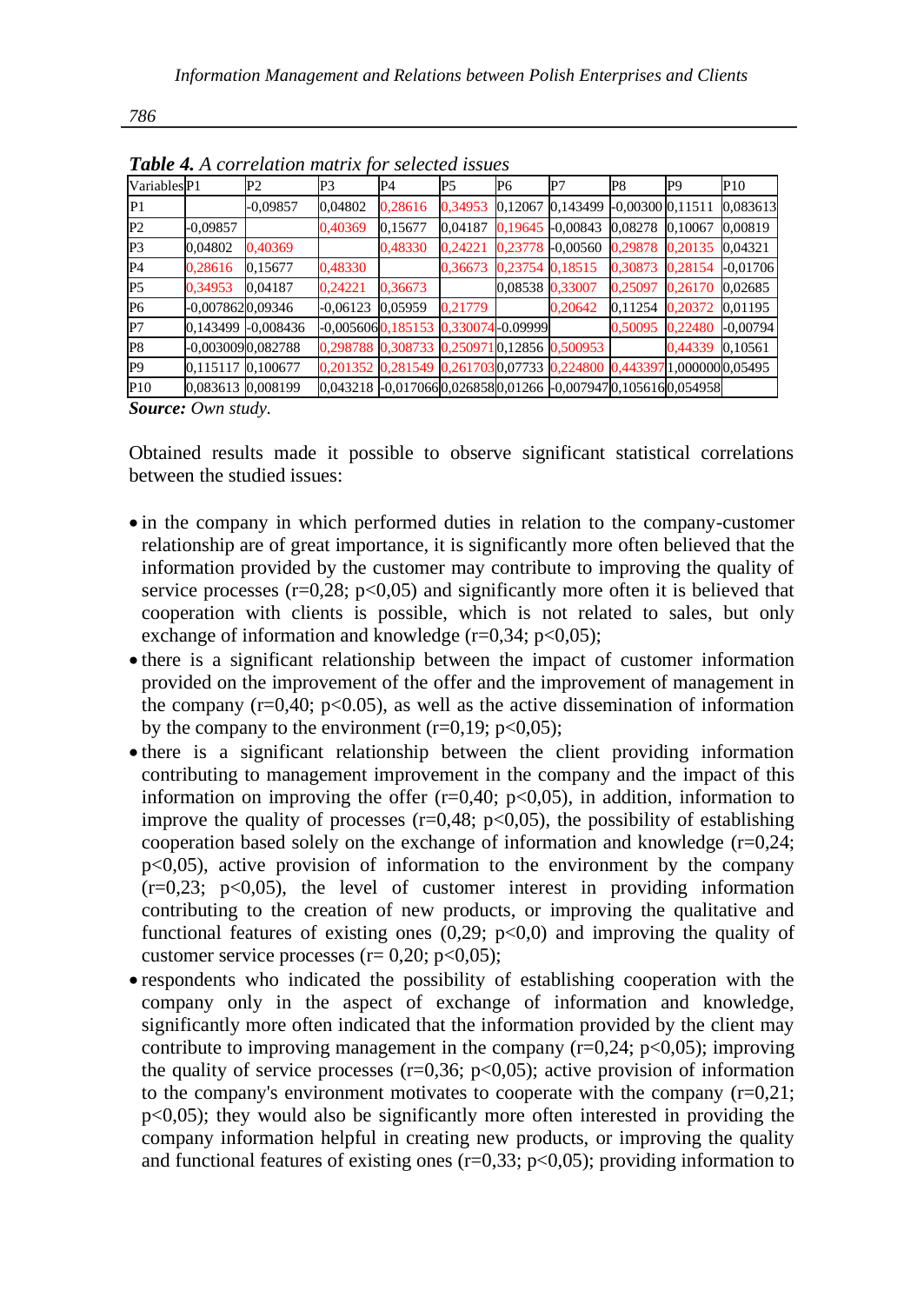companies that improve the quality of customer service processes  $(r=0.25)$ ;  $p<0.05$ ) and providing the company information allowing to improve its management process ( $r=0.26$ ;  $p<0.05$ );

- there is a significant relationship between the company's active provision of information and the impact of information obtained from customers on improving the offer  $(r=0.19, p<0.05)$ ; management in the company  $(r=0.23, p<0.05)$  and the possibility of establishing cooperation involving the exchange of information and knowledge  $(r=0.23; p<0.05)$ ;
- customers interested in providing information to the company that are helpful in creating new products, or improving the quality and functional features of existing ones consider significantly more often that the information provided by the customer may contribute to improving the quality of service processes  $(r=0.18,$  $p\leq 0.05$ ); it is possible for the company to cooperate with its external environment, including clients, who are not related to sales but only exchange of information and knowledge  $(r=0.33; p<0.05)$  and active provision of information to the company's environment influences customer purchasing decisions and motivates to cooperate with the company  $(r=0,20; p<0,05)$ . In addition, respondents significantly more often indicated their willingness to provide information to companies that improve the quality of customer service processes  $(r=0.50;$  $p<0.05$ ) and enabling the management process to be improved (r=0,22; p<0,05);
- customers interested in providing information to the company resulting in the improvement of the quality of customer service processes significantly more often thought that the information provided by the customer may contribute to improving management in the company  $(r=0.29; p<0.05)$ , to improve the quality of service processes  $(r=0,30; p<0,05$  and significantly more often allowed the possibility of cooperation between the company and clients, which involves the exchange of information and knowledge  $(r=0.25; p<0.05)$ . In addition, they were significantly more often interested in providing information to the company, helpful in creating new products, or improving quality and functional features already existing  $(r=0.50; p<0.05)$  and providing the company information allowing to improve its management process  $(r=0.44; p<0.05)$ .
- while respondents who were interested in providing information to the company that would allow to improve its management proces, significantly more often believed that the information provided by the client could contribute to the improvement of company management  $(r=0.20, p<0.05)$ , to improve the quality of service processes ( $r=0,28$ ;  $p<0,05$ ), it is possible for the company to cooperate with clients, which is not related to sales but only exchange of information and knowledge  $(r=0.26, p<0.05)$ , active provision of information to the company's environment motivates to cooperate with the company  $(r=0.20; p<0.05)$ . In addition, they were significantly more willing to provide the company with information helpful in creating new products, or improving quality and functional features of existing ones  $(r=0.22; p<0.05)$  or resulting in improved customer service processes  $(r=0.44; p<0.05)$ .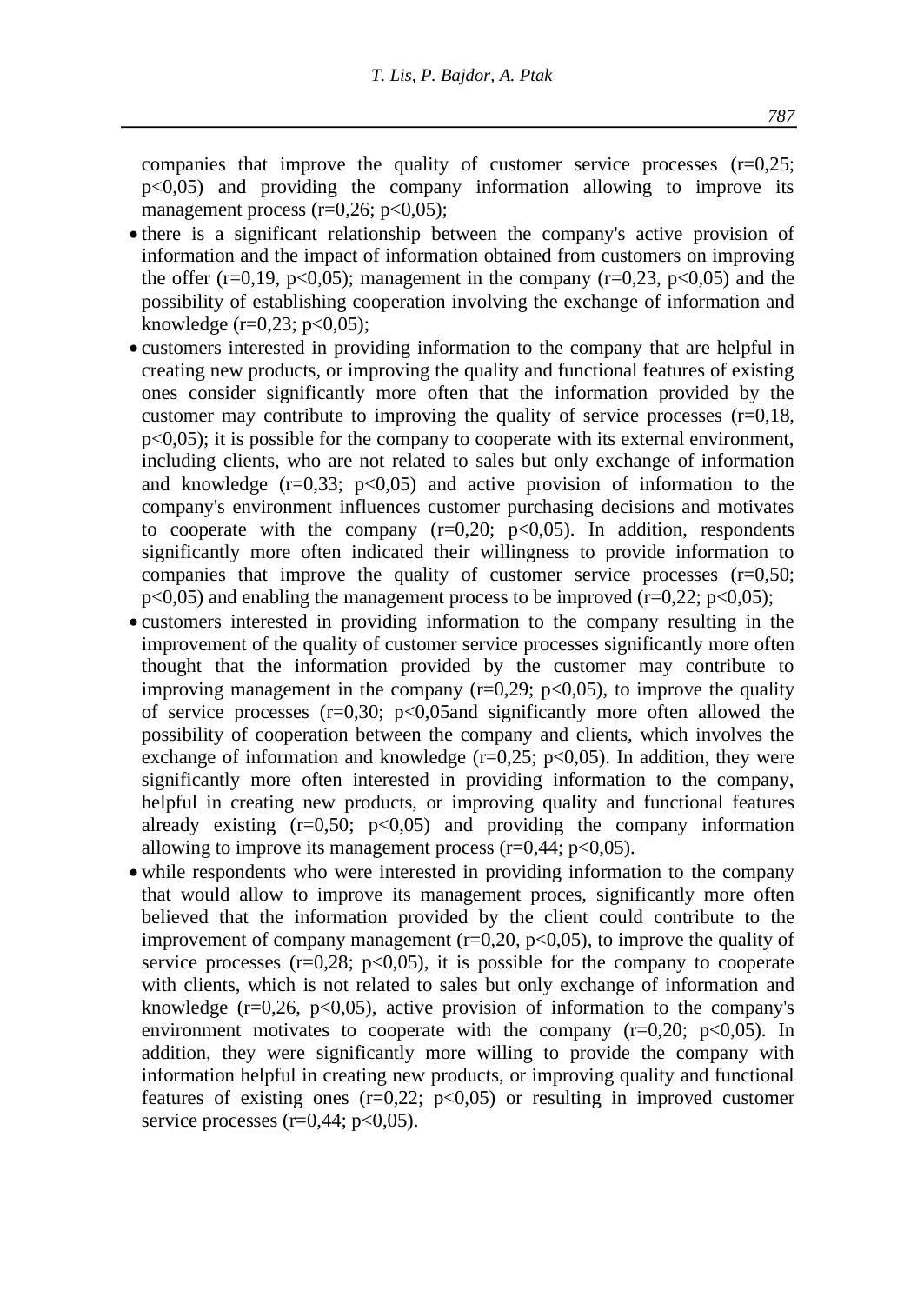The results obtained above allow for positive verification of the second detailed hypothesis assuming that there are significant relationships between individual activities in the area of information management in the company. Thus, it can be assumed that the main hypothesis has also been positively verified.

# **7. Conclusion**

Information and knowledge, especially their management, play an especially important role in the functioning of enterprises in conditions of high volatility and uncertainty. Information has ceased to be just a factor which use allows achieving goals. The universality of access to information, its quantity, and the lack of significance of distances in the physical sense make it necessary to manage information not only within the structure of the company, but also outside. Coexistence and interaction with clients, both current and potential, must give the opportunity to obtain the desired information from each party. At the same time, the information activities of the organization outside should remain coherent and have a positive impact on the environment.

The topic discussed in the article is complex. Given the editing restrictions, it was not possible to exhaust it. According to the authors, further research is needed. They should concern e.g. what constitutes a real motivating factor for establishing cooperation and/or making a purchase. Is it a traditionally recognized price or information that the potential customer or partner reaches? According to the authors, information is gaining in importance. Research could also concern the essence of the world of information - space, its features, and conditions as an area in which, according to the authors, modern management takes place.

#### **References:**

- Guo, J., Wang, X., Wu, Y. 2020. Positive emotion bias: Role of emotional content from online customer reviews in purchase decisions. Journal of Retailing and Consumer Services, Volume 52.
- Iwińska-Knop, K., Szymańska, K. 2015. Wartość dla klienta jako podstawa budowania pozycji konkurencyjnej kin studyjnych, Polityki Europejskie. Finanse i Marketing, 13(62), 75.
- Jelonek, D. 2018. Rola ICT w tworzeniu przedsiębiorstwa kreatywnego. Przegląd Organizacji, 3(938), 48-50.
- Krztoń, W. 2017. Zarządzanie informacją w procesach decyzyjnych organizacji. Modern Management Review, MMR, 24(3), 90-91.
- Lucia-Palacios, L., Pérez-López, R. 2020. How situational circumstances modify the effects of frontline employees' competences on customer satisfaction with the store. Journal of Retailing and Consumer Services, 52, 1-3.
- Muneer, S. 2020. The information system management and its infrastructure for supply chain management as antecedents of financial performance. Journal of Asian Finance, Economics and Business, 7, Issue 1, 230-232.